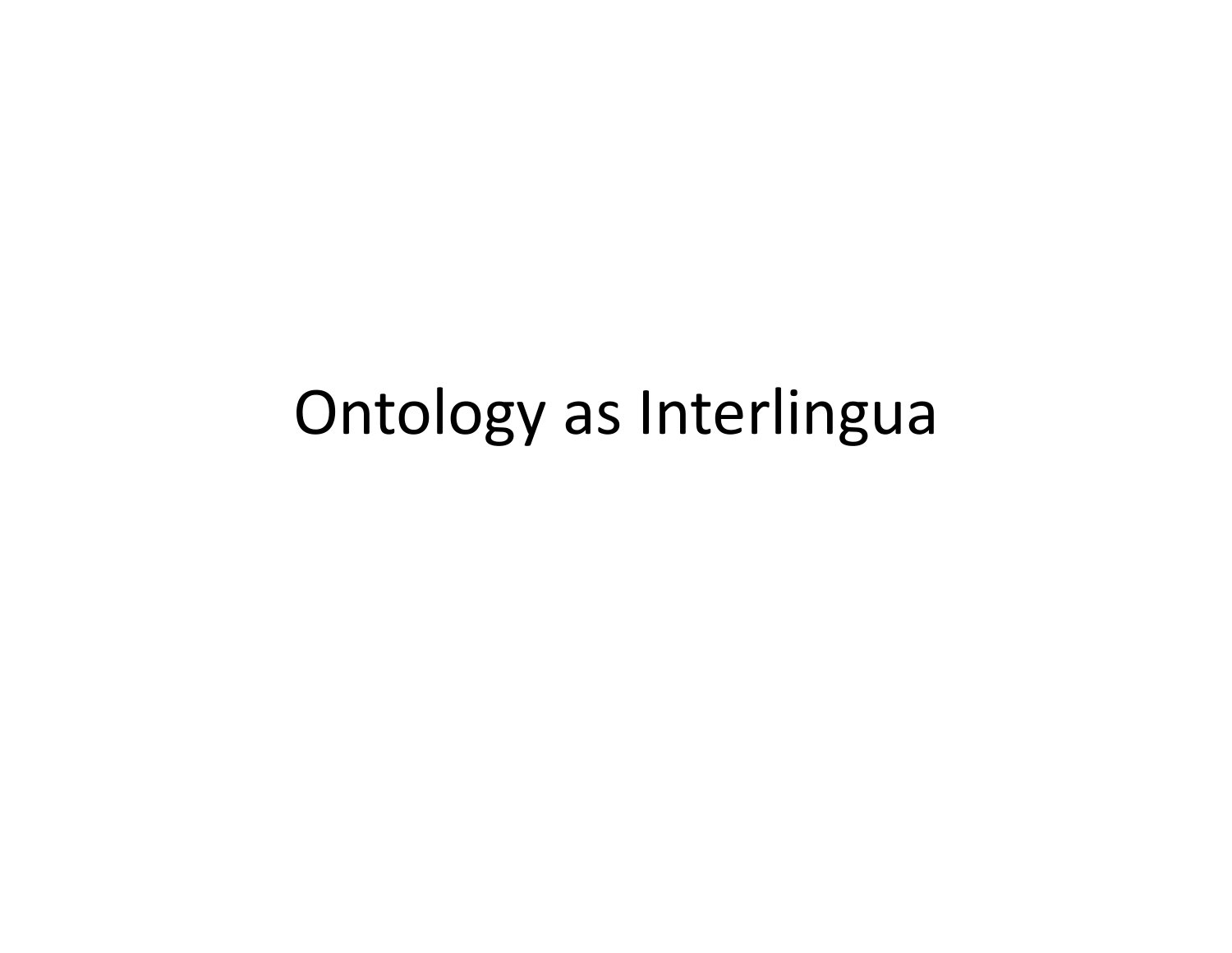# Crosslinguistic WordNets

Starting in late 1990s, WordNets were built for languages other than English

Genetically and typologically unrelated languages: Turkish, Hindi, Chinese, Korean, Basque, Xhosa, Arabic, Latin... (currently >70)

http://www.globalwordnet.org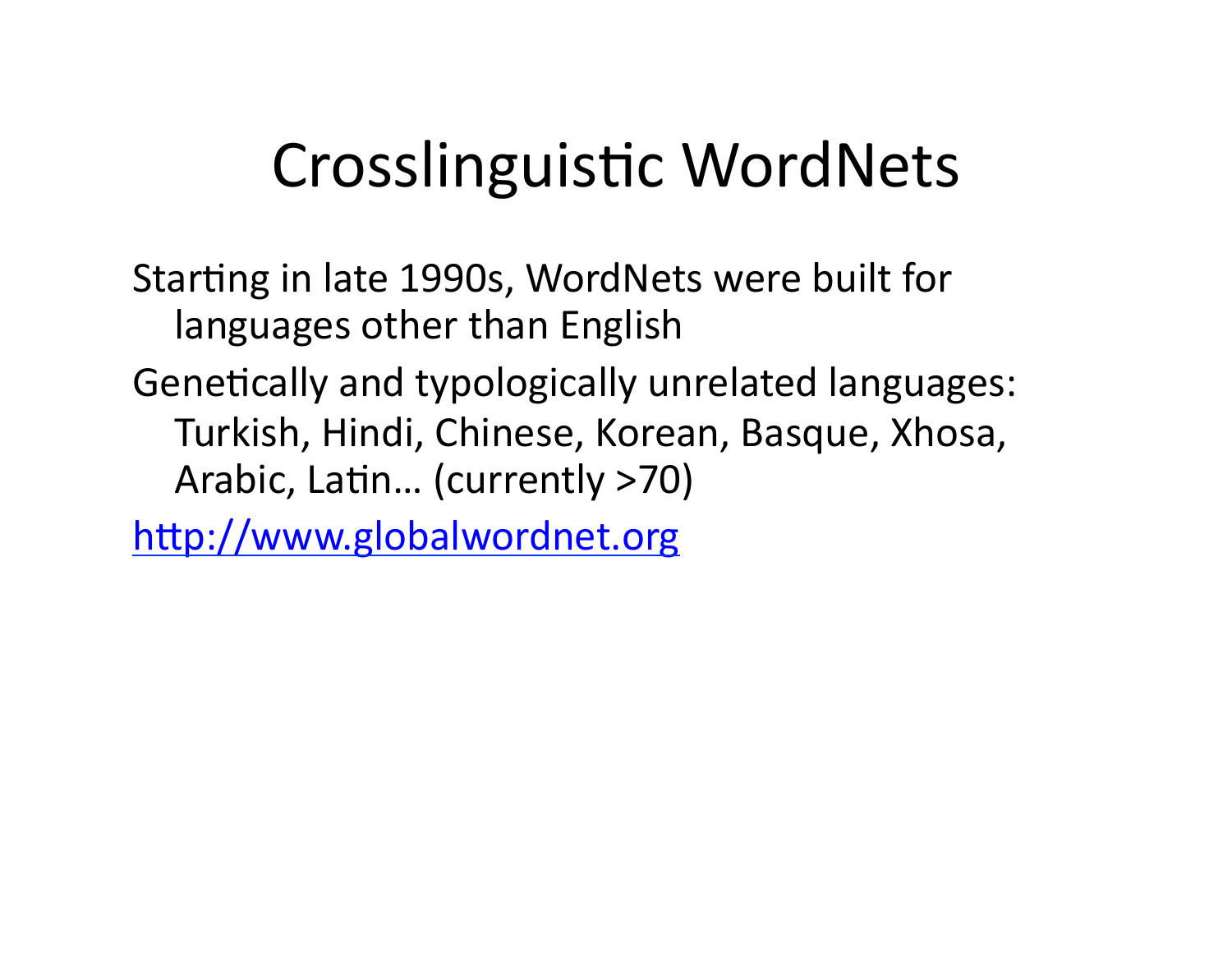## Wordnets

Entire families of wordnets: EuroWordNet, BalkaNet, IndoWordNet, AsianWordNet, AfricanWordNet,…(

Local product: MultiWordNet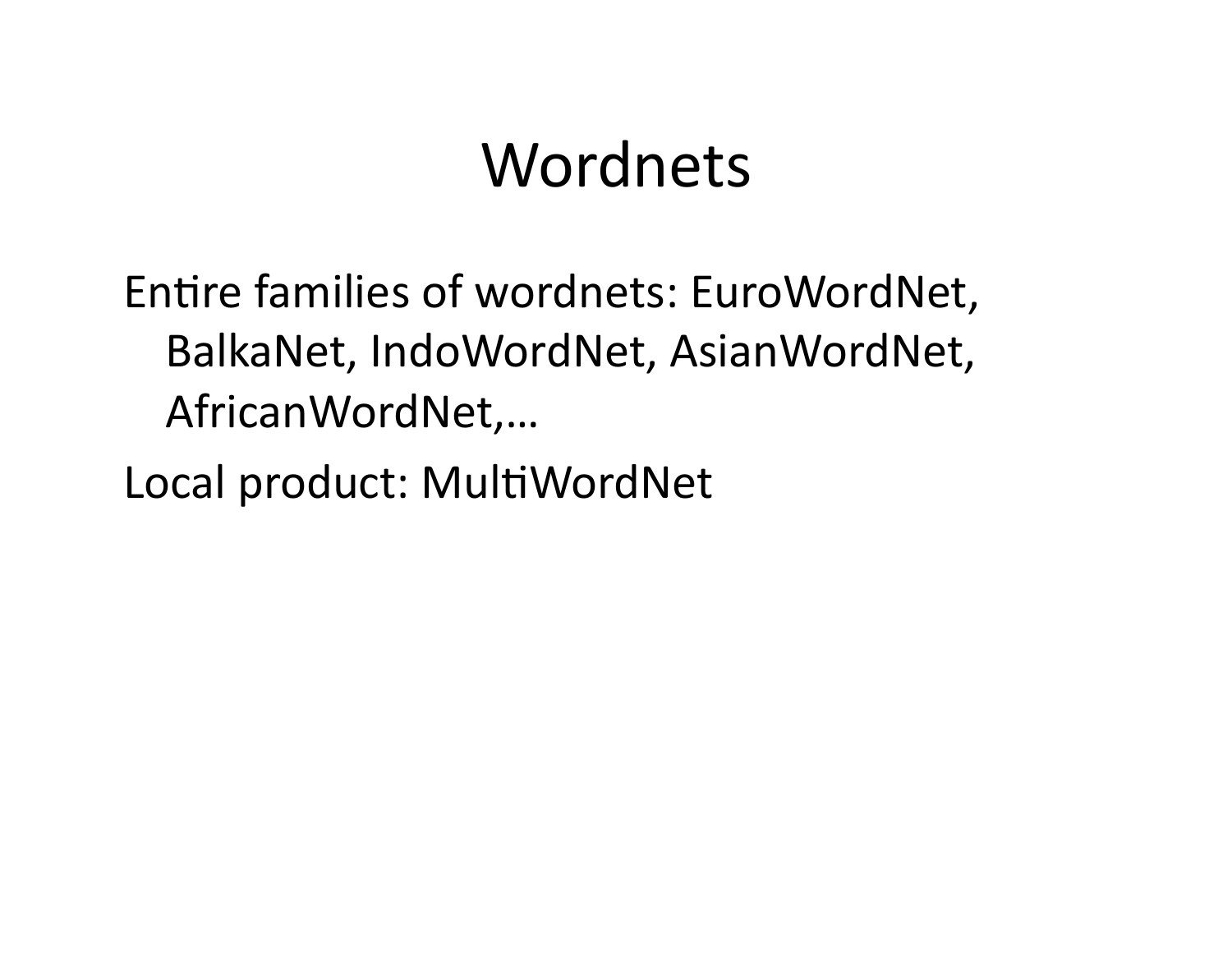# Wordnets in the world

Motivations:

- Natural Language Processing applications that require word sense discrimination and disambiguation within and across languages
- Crosslingual comparison of lexical categories
- Interesting by-product: discover languagespecific lexical gaps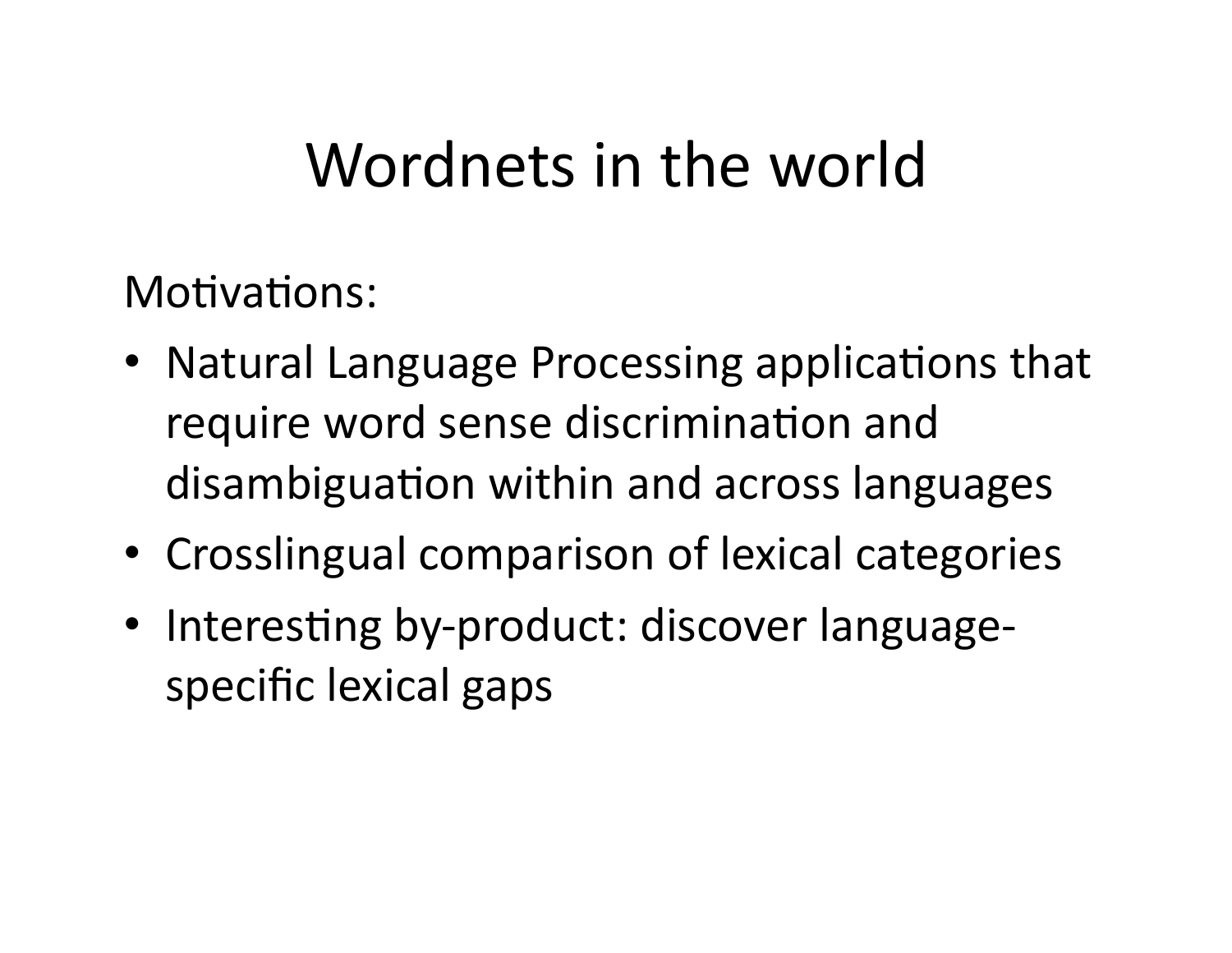# What is universal?

- Surely not all "concepts":
- English has many verbs of walking (*slouch*, strut, stroll,amble, prance, sneak, march,..) and walking/running (*hop, skip, bounce*,...)
- No 1:1 crosslingual encoding of concepts
- But is the network structure universal? Can all words in all languages be connected?
- Are the relations universal (if so, this would strengthen their cognitive reality)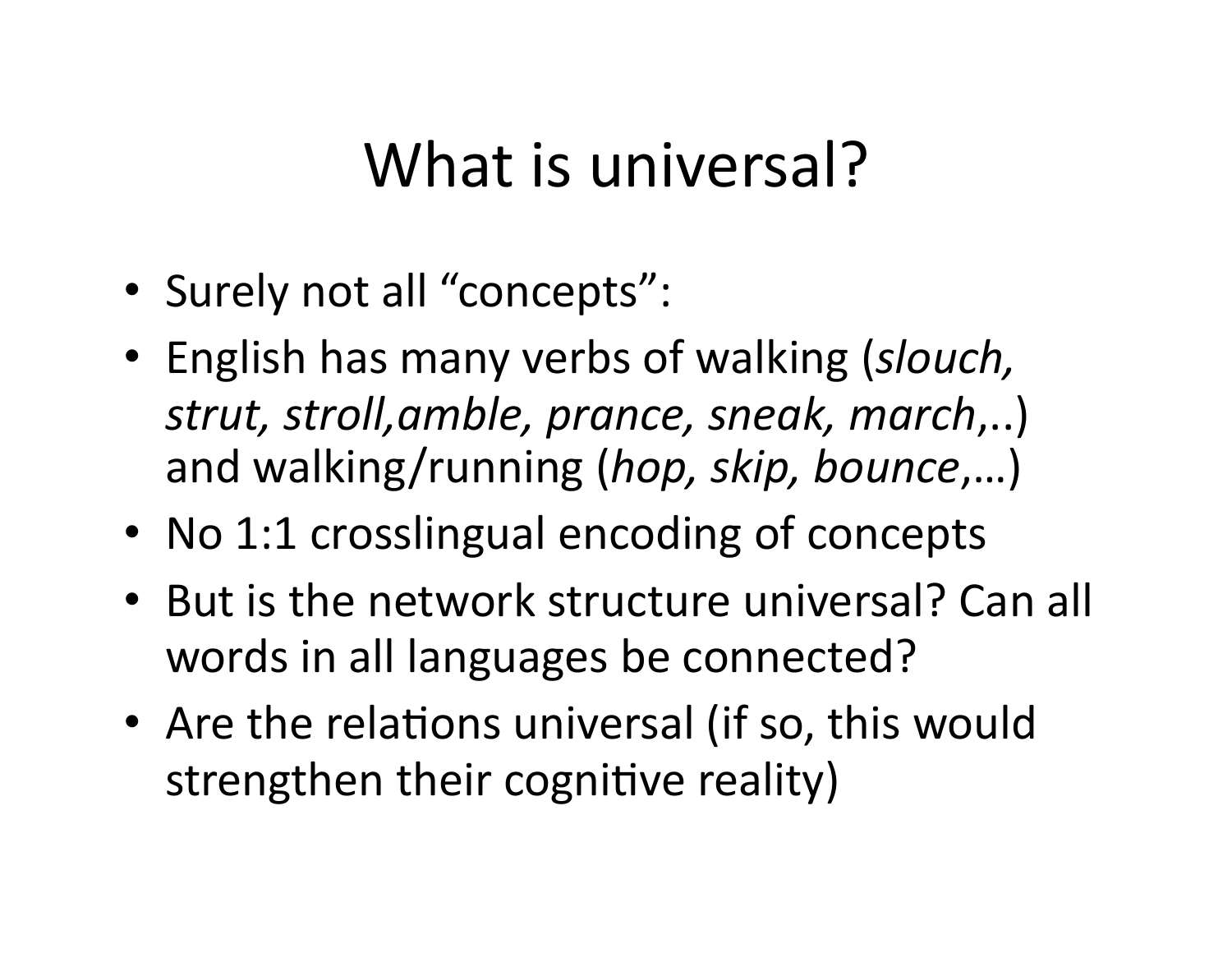### Classes

- Crosslingual construction reveals potentially meaningful classes
- Classifiers (Chinese, Bantu)
- Represent roots as underspecified semantic categories separately from words in semitic languages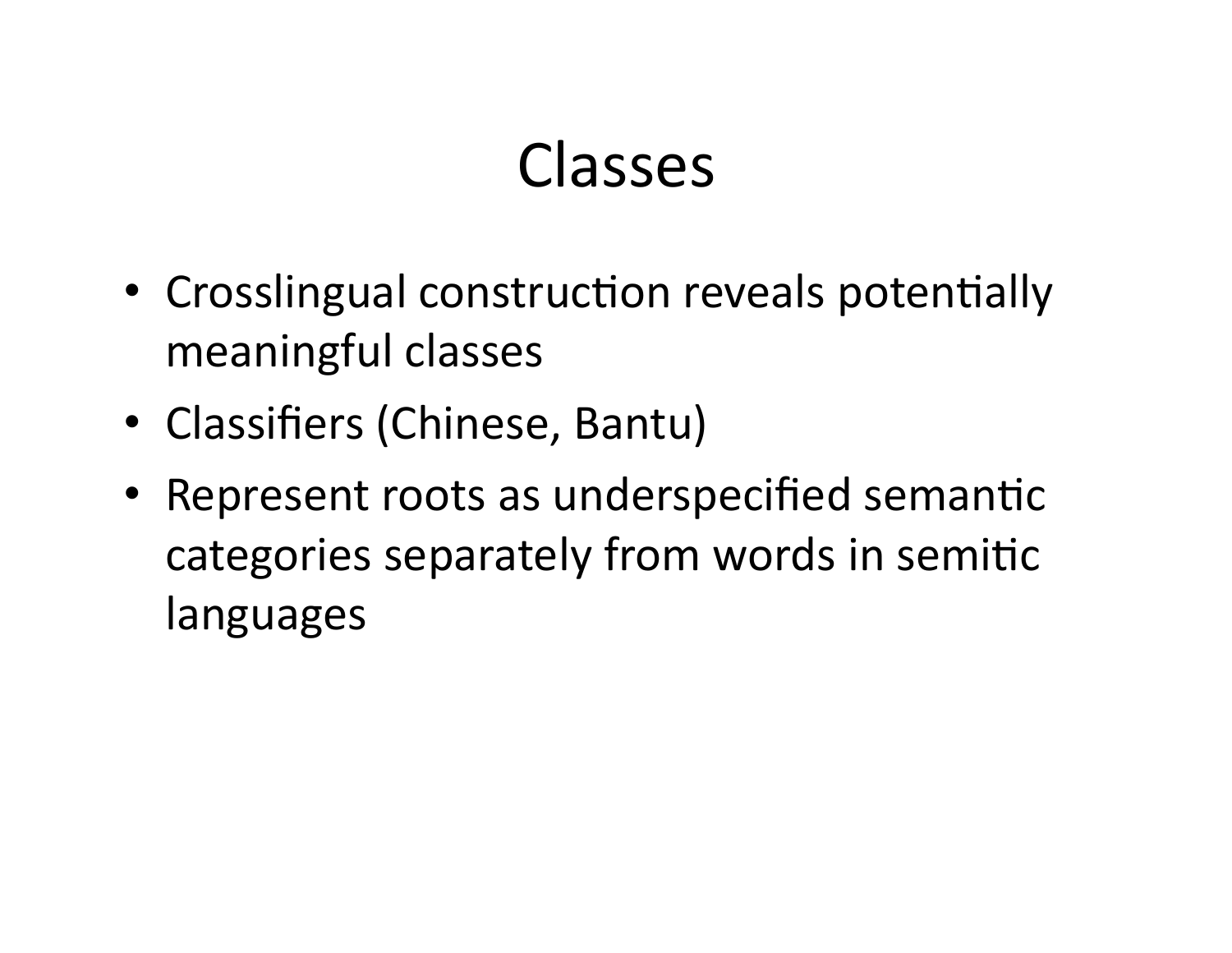# Crosslinguistic WordNets

Some are manually constructed

--independently from PWN, mapped later ("Merge" method)

**or** 

--translated directly from PWN ("Expand" method)

First method is considered easier, more accurate (why?)

Other wordnets are constructed semi-automatically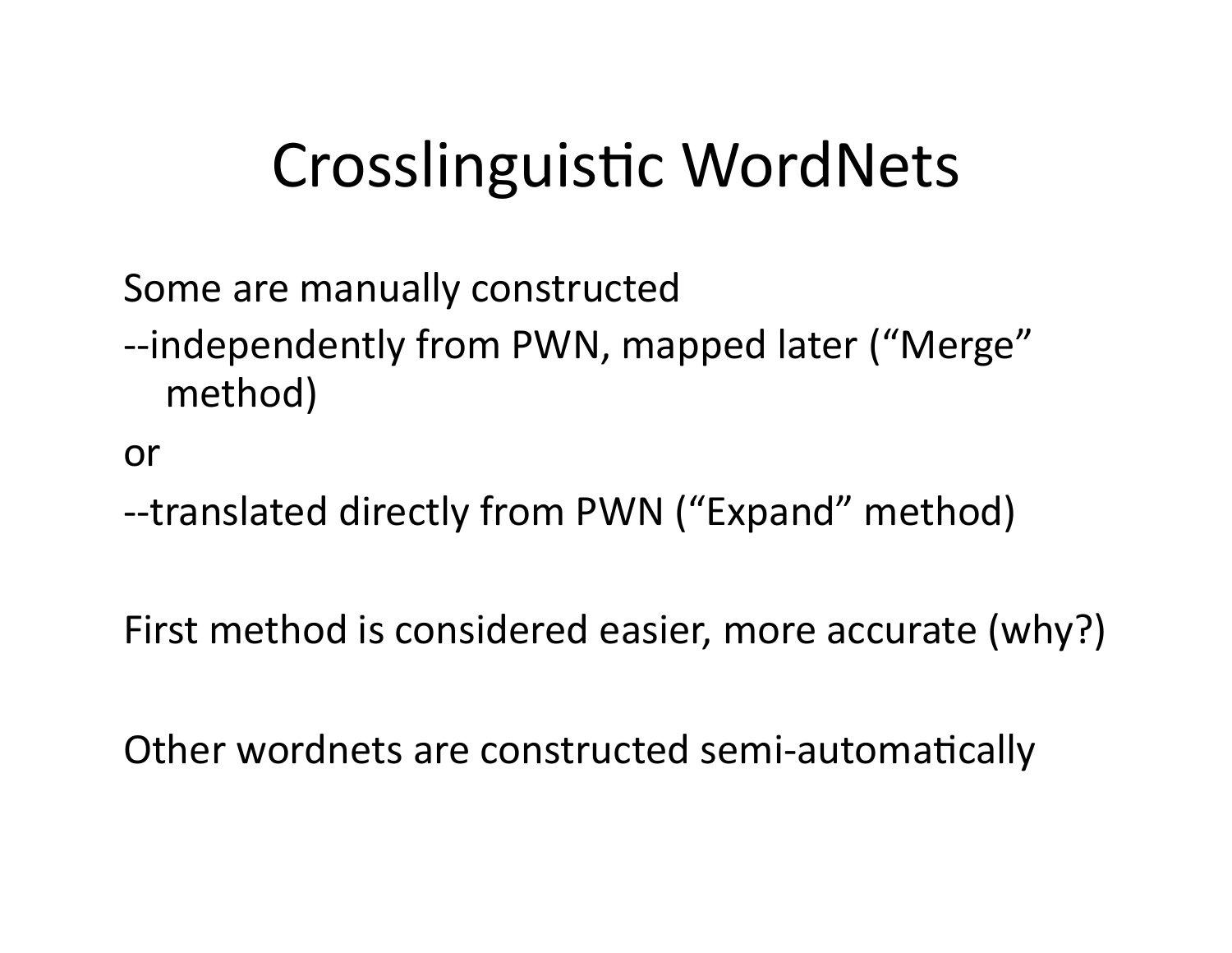#### Crosslinguistic Wordnets

All new wordnets are mapped to the Princeton WordNet, which serves as a general model and as the link for connecting the wordnets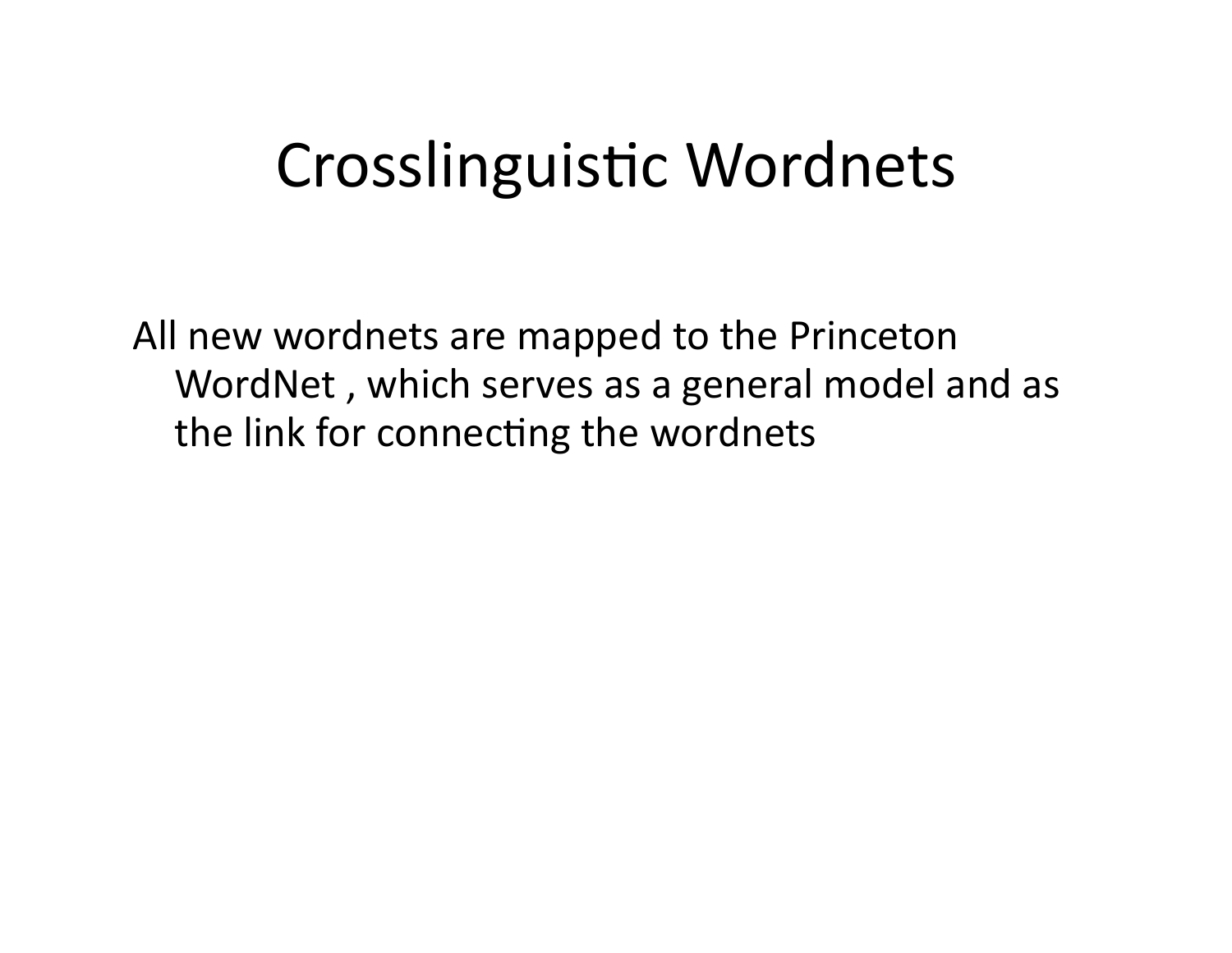# Mapping words and synsets across multilingual WordNets

First set of eight foreign-language WNs (EuroWordNet; Vossen (1998) were built with reference to Princeton WordNet

Princeton WN as the hub ("interlingual index")

- Each synset in each WN was linked to a "record" (PWN synset identifier) in the index
- Crosslingual mapping of words and synsets proceeds via the index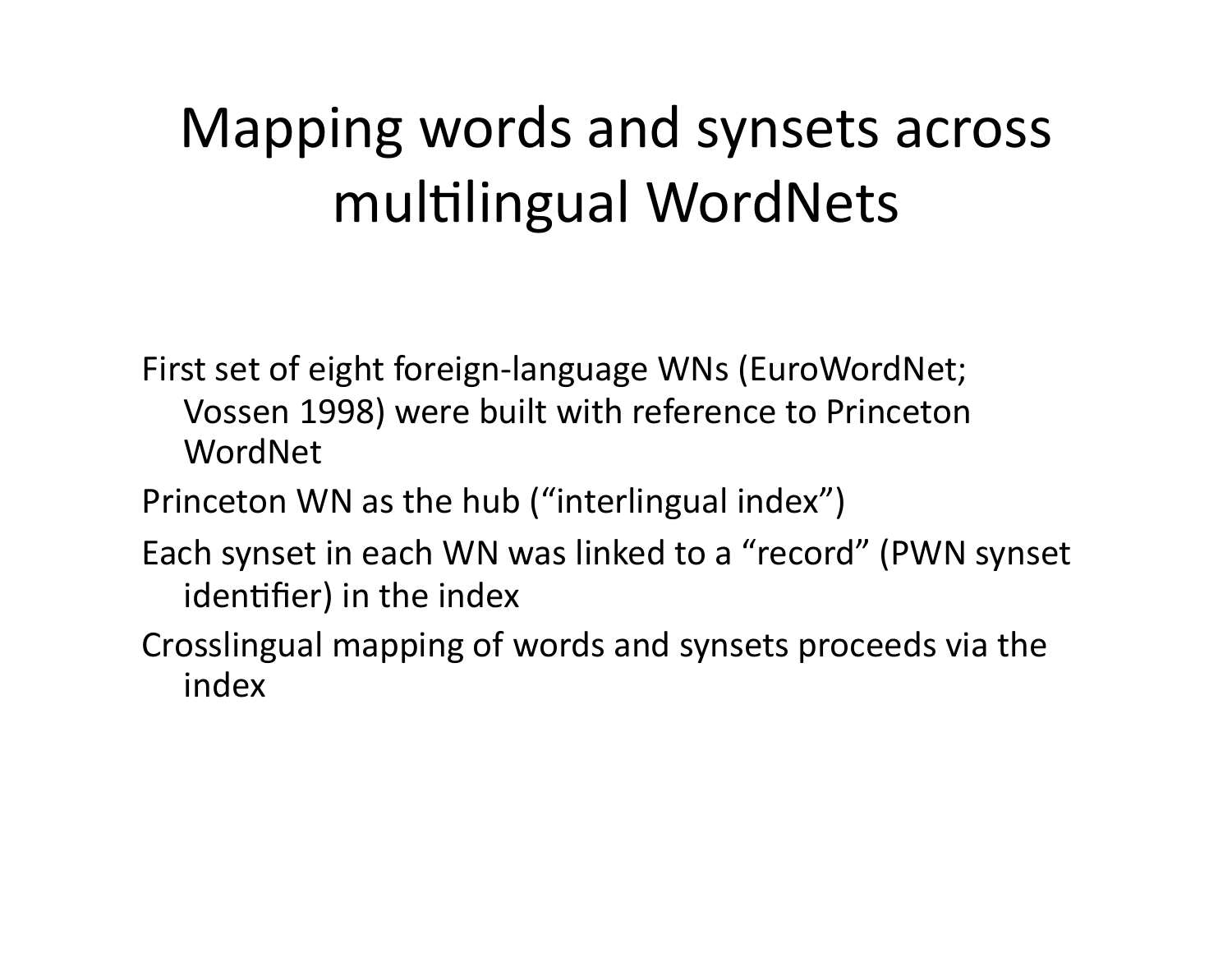# Mapping words and synsets across multilingual WordNets

The Interlingual Index is a flat, unstructured list Princeton WN's **structure** is not imported

Only the language-specific wordnets have relations and form networks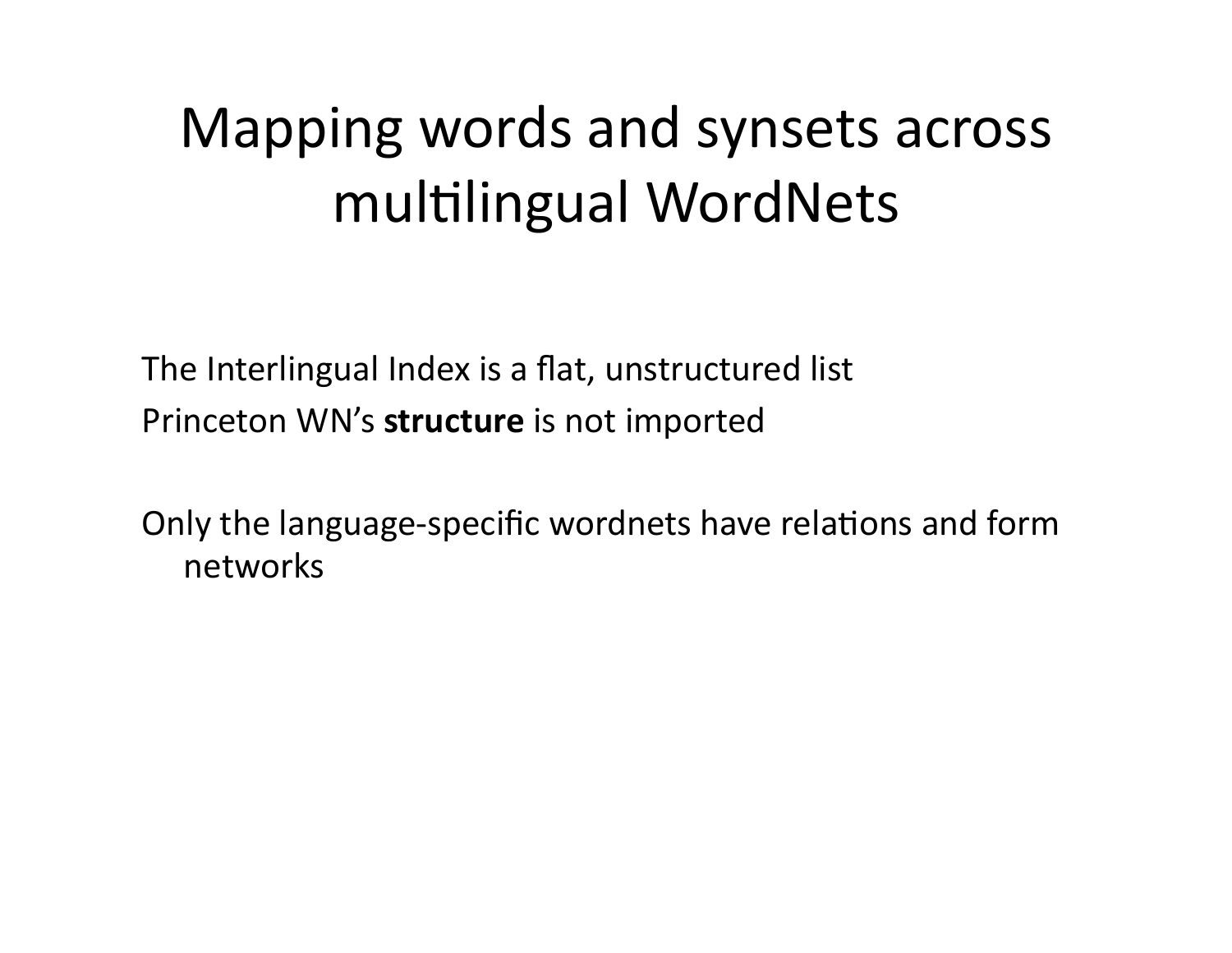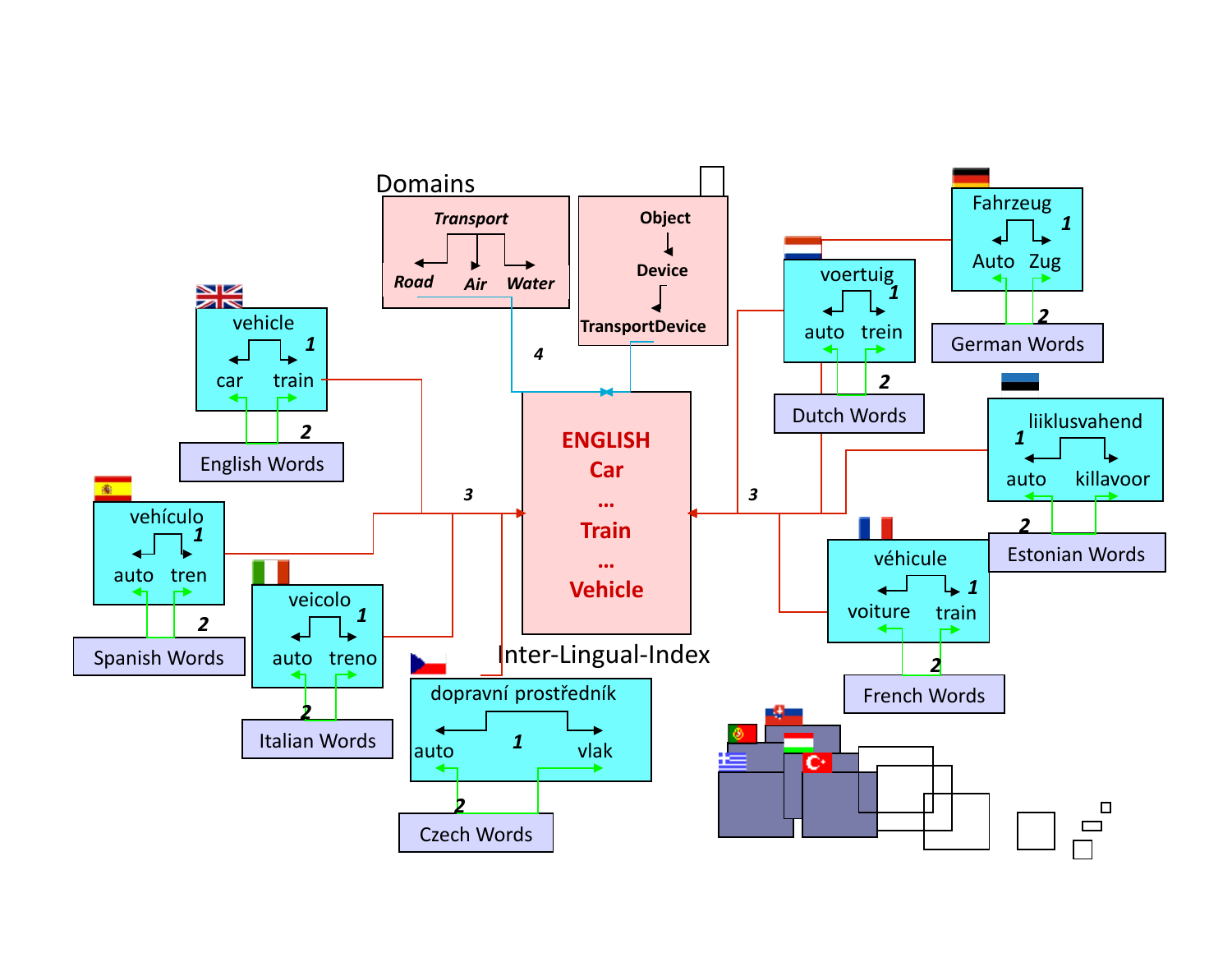# Mismatches in multilingual WordNets

Concepts not lexicalized in English required the creation of new records in the ILI (w/out English synsets or synsets in some other wordnets)

E.g., Arabic lexically distinguishes more kinds of *cousin* than English; thus the ILI needs appropriate placeholders (records)

Xhosa time expressions:

*the\_4me\_of\_day\_when\_you\_are\_beau4ful*

*the\_4me\_of\_day\_when\_you\_see\_the\_horns\_of\_the cattle\_against-the\_sky*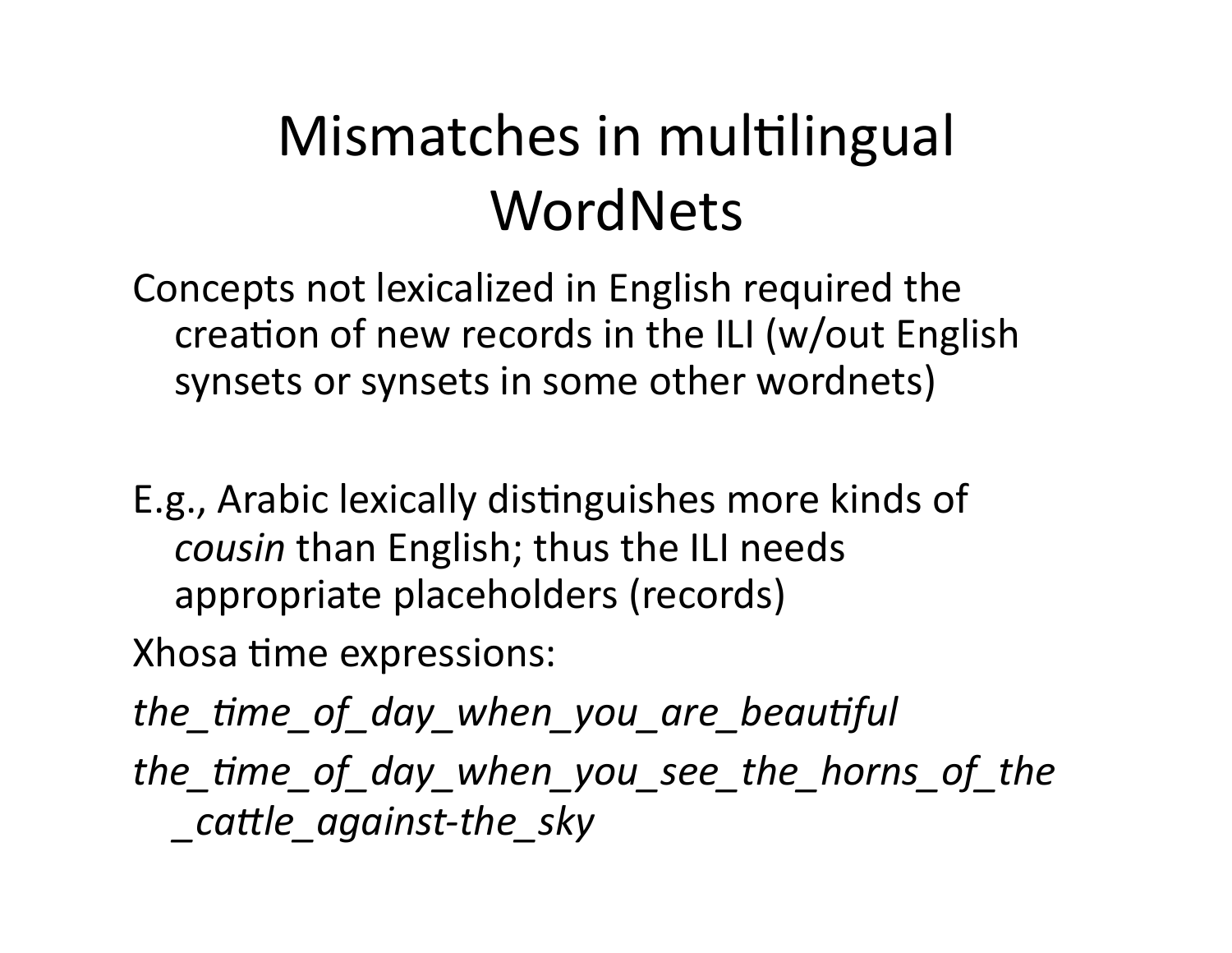# Mismatches in multilingual WordNets

Conversely, some languages lack the equivalents of English words:

--Dutch lacks *container* but lexicalizes kinds (hyponyms) of *container (box, bag, bottle, bowl...*) Respective hierarchies reflects this difference; Dutch wordnet "skips" a level

Du.*bag,box...=>artifact* 

Engl. *bag, box...*=>container =>artifact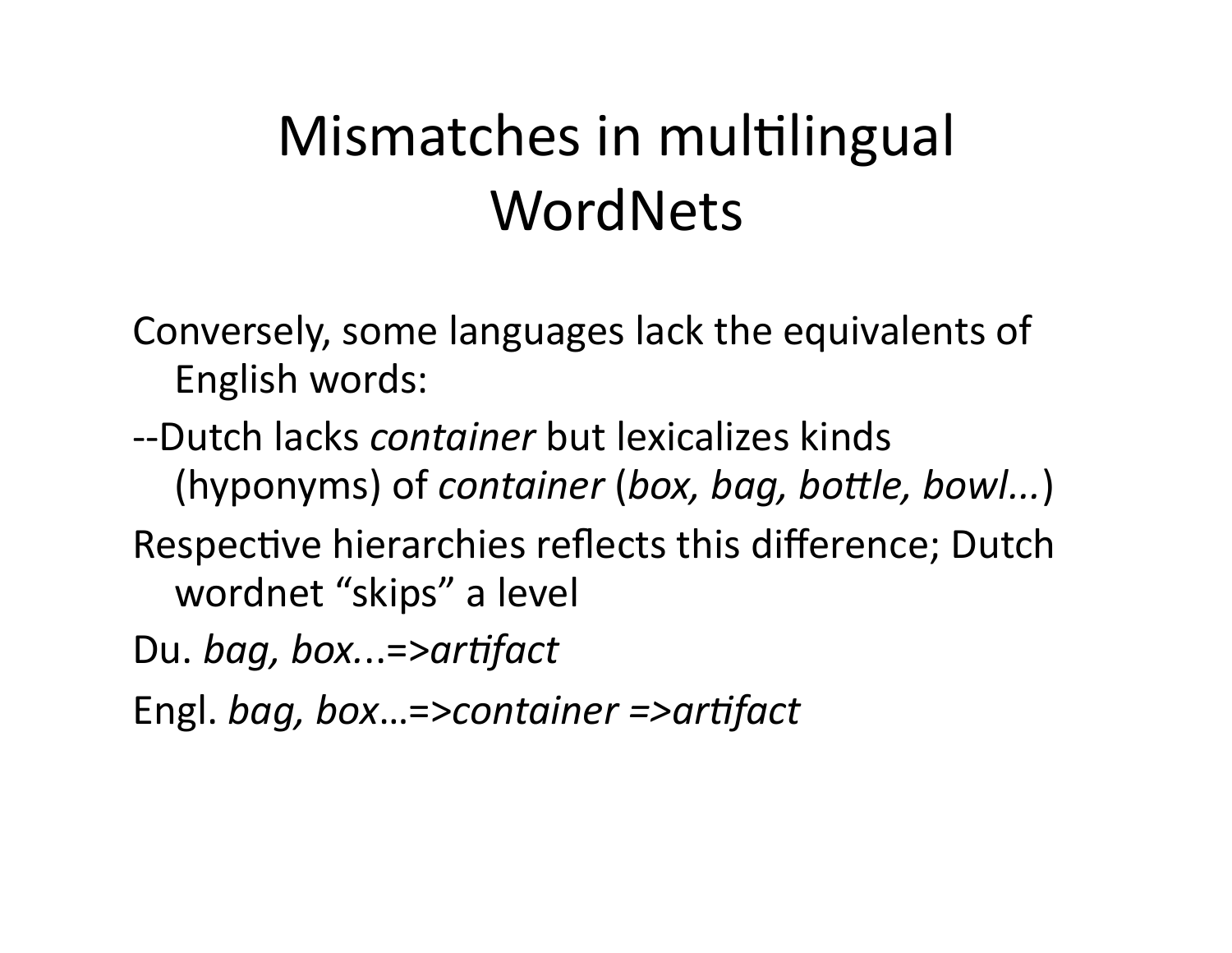#### **English-Dutch snippet**

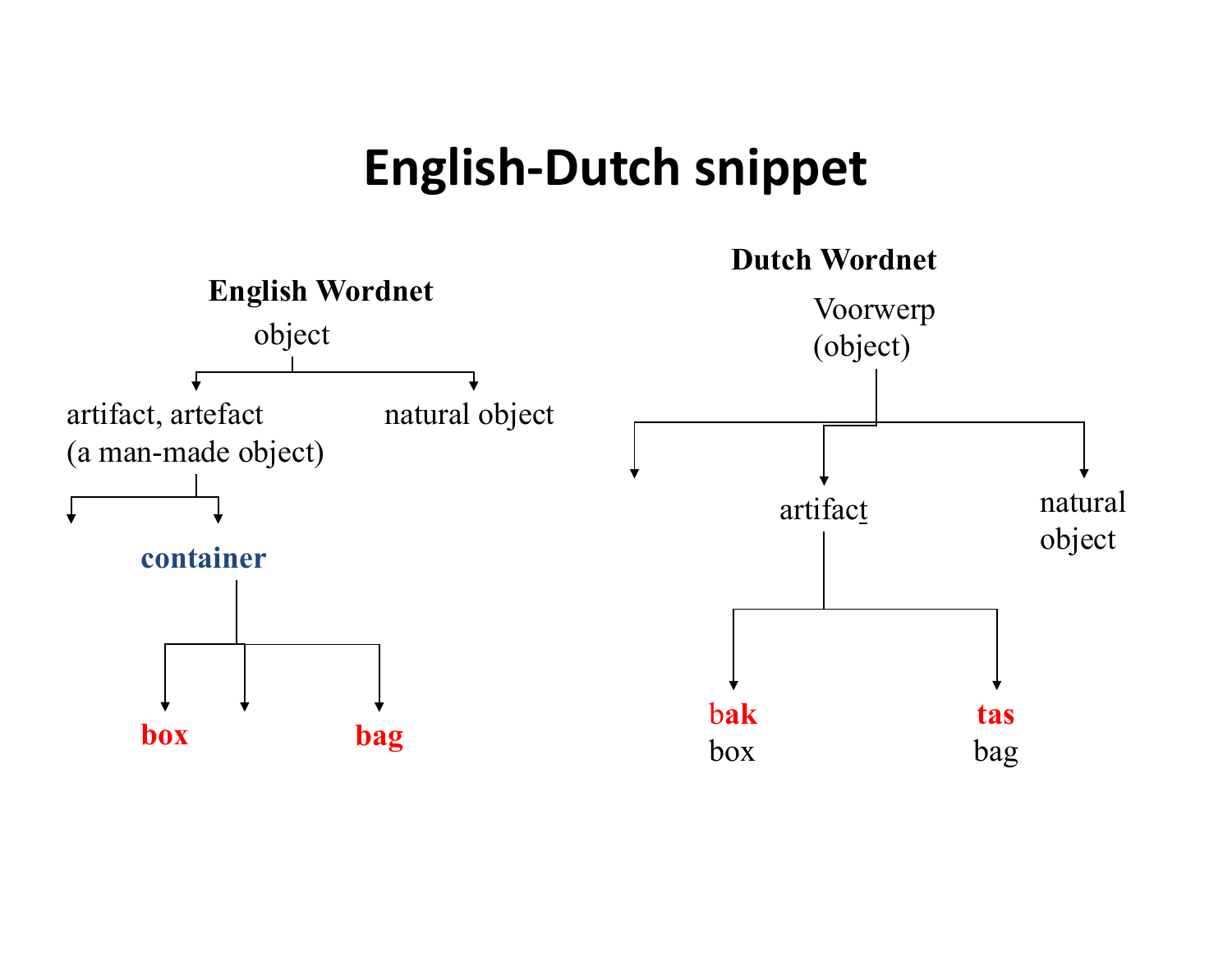# Multilingual WordNets

Interlingual Index in EuroWordNet is biased towards **English** 

- Could skew coverage of new wordnets, esp. those that are translated from English
- Some mapped synsets aren't really equivalent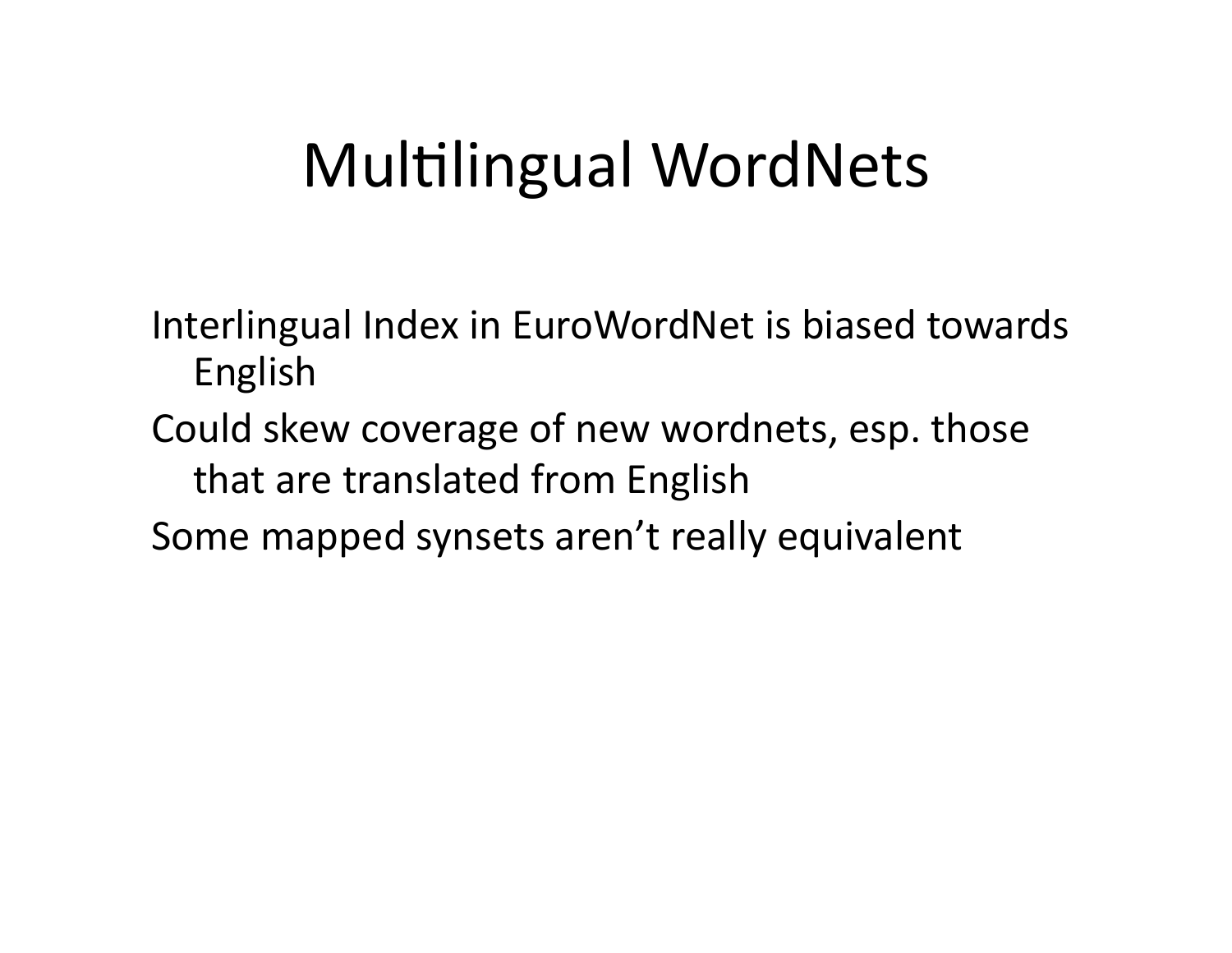# **Interlingua**

Solution: replace index by *language-independent*, *formal* ontology that can accommodate the lexicons of all languages

Meanings are stated as axioms in logical form

Axioms are machine-readable

Interlingual ontology enables automatic reasoning and inferencing, within and across languages